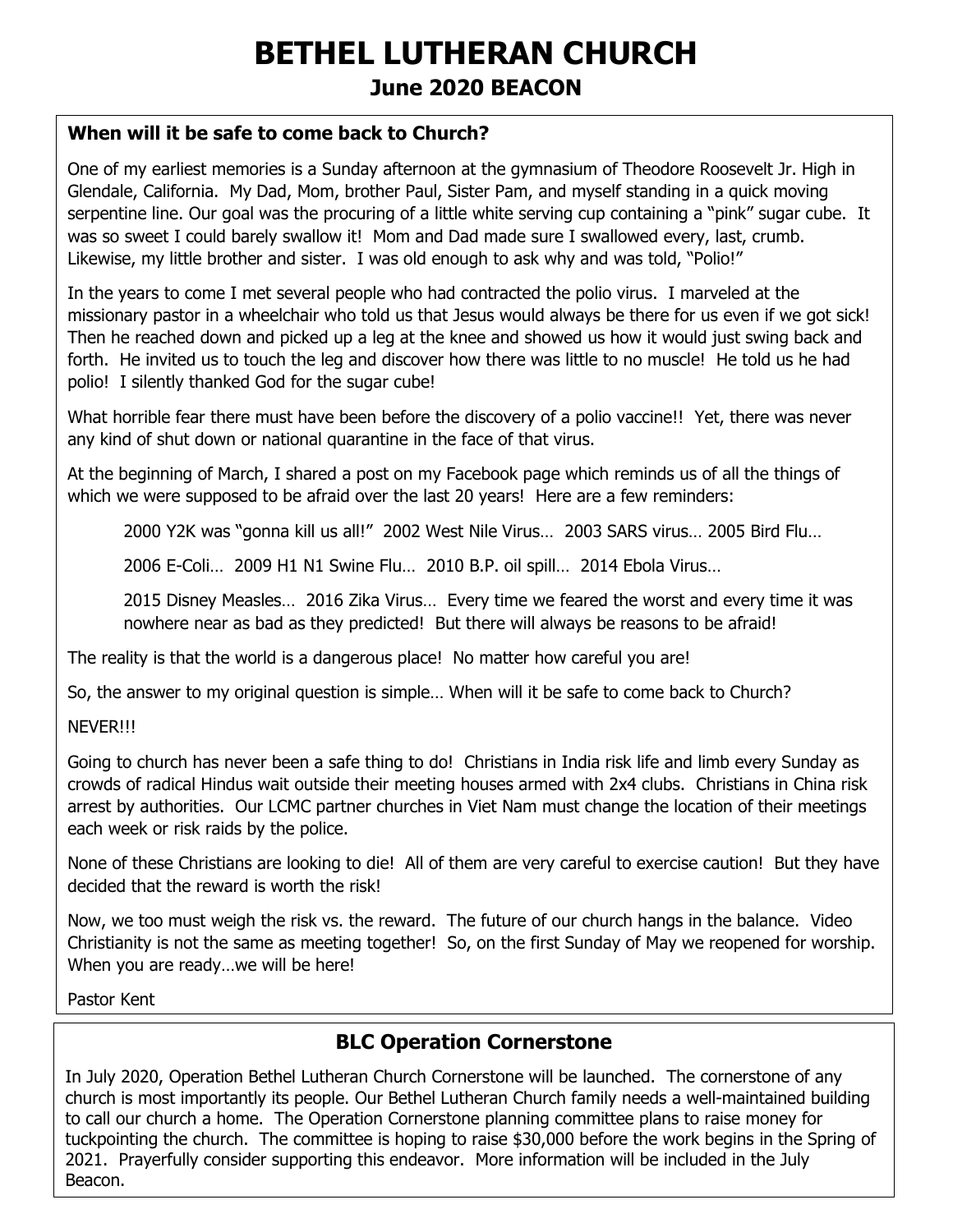### **May 10, 2020 Church Council Minutes**

(to be reviewed at the June Council meeting)

**Present**: Allen Redman, JoAnne Schwarz, Jeff Jacobson, Sherry Brouwer, Greg Carolus, Dale Krohn, Kyle Rice, Pastor Wallace

**Call to order** by President Allen Redman "In the Name of the Father, the Son and the Holy Spirit. Amen."

**Approval of the Agenda**: Added tuckpointing and sanitizing the Church after services. Motion made to approve the amended agenda, second & approved.

**Approval of the April Minutes**: Tabled the April minutes due to the cancellation of the meeting due to the pandemic.

**Approval of the Treasurer's Report**: Motion made, second & approved. Balance of \$74,384.51.

**Pastor's Report**: Pastor Wallace discussed problems with uploading the Sunday Services to the internet due to the slow uploading speed that is provided by CenturyLink. A decision was made to research the cost and internet speed that can be provided by Mediacom. Pastor Wallace advised that he visited with the shut-ins via telephone and that everyone seems to be doing well. JoAnne Schwarz said that members have asked if the Pastor could mention the names of the shut-ins, with their permission, during the service and report how they're doing.

**Ministry Team Reports**: No meetings held in April due to the pandemic.

#### **Other Discussion**:

- 1. Greg Carolus has compiled a list of ushers that are willing to serve.
- 2. Discussion was held to research purchasing combination wafer and communion cups to be used during the pandemic. The Pastor said he had checked and they were back ordered.

#### **Correspondence/Bill Approval**: none

#### **Old Business:**

- 1. The Pastor advised that there are no plans to restart confirmation until school starts again. There was a discussion about attendance issues.
- 2. Since Doralene retired, no one has volunteered to take her place. It was decided to put a notice in the next Beacon listing the job responsibilities.

#### **New Business**:

- 1. Senior recognition is tentatively set for June 14, 2020. JoAnne will check with the quilters for quilts. Kolbi Rice and Ethan Allen are the graduates.
- 2. Tuckpointing: It was reported that Dan Frey was going to talk to Karr Tuckpointing about the possibility of postponing the work until 2021.
- 3. Cleaning and sanitizing the church after services was discussed. Allen Redman said he would talk to Terry Drewelow about wiping down the pews, door knobs, and other items as he sees fit to try and limit any exposure to the virus.
- 4. President Redman had a memo in regards to "Guidance for Spiritual and Religious Gatherings during the Covid 19" dated April 27, 2020.

Motion to adjourn, second & approve. Closing Prayers/The Lord's Prayer Submitted by Jeff Jacobson, Recording Secretary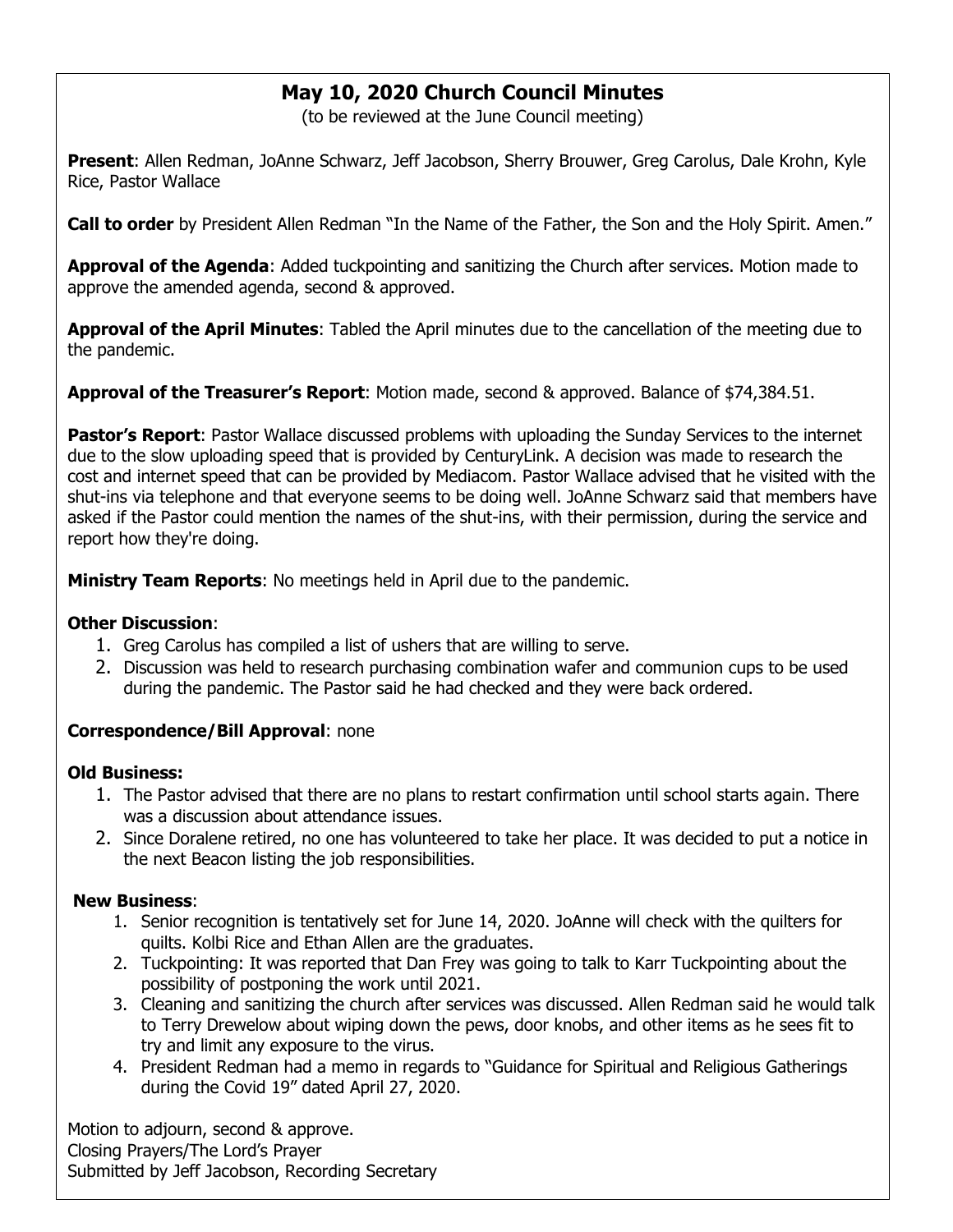### **Hey Bethel Lutheran Kids!**

Matthew 18:1-6 Who Is the Greatest?

18 At that time the disciples came to Jesus, saying, "Who is the greatest in the kingdom of heaven?" 2 And calling to him a child, he put him in the midst of them 3 and said, "Truly, I say to you, unless you turn and become like children, you will never enter the kingdom of heaven. 4 Whoever humbles himself like this child is the greatest in the kingdom of heaven. 5 "Whoever receives one such child in my name receives me, 6 but whoever causes one of these little ones who believe in me to sin, it would be better for him to have a great millstone fastened around his neck and to be drowned in the depth of the sea."

Jesus Christ was attempting to teach his disciples to be humble (amidst other things). Though he called a child to himself as a perfect example, was He speaking of ALL those without power or status in the community of faith? The answer is "yes"!

Not only is it necessary to become a "little one" to enter the kingdom of heaven, but there is a dire warning for any who would lead these "little ones" astray. Throughout Matthew's Gospel, Jesus places a special burden on those who would be leaders in the community. Woe to those who, instead of embracing "little ones," cause them to stumble or lose their faith.

I see with utmost clarity what is expected of us as "Christians"!... If someone is weaker in faith than you, and by your sin, whether it be sin of omission or commission, you cause them to "backslide," there will be consequences!

There are many scriptures we like to avoid in the Bible! According to today's "politically correct" jargon, many of the scriptures would be labeled "unkind"!

We read in 2 Timothy 3:16: "All Scripture is breathed out by God and profitable for teaching, for reproof, for correction, and for training in righteousness",...

Matthew Henry, renowned minister, theologian and writer of commentaries from the 1600s writes: "Children, when very young, do not desire authority (over others), do not regard outward distinctions, are free from malice, are teachable, and willingly dependent on their parents. Surely, we need to be daily renewed in the spirit of our minds, that we may become simple and humble, as little children, and willing to be the least of all. Let us daily examine our own spirits."

Prayer: Lord in these days of confusion, I pray that we would all develop a burning passion in our hearts for you, Our Father, and in Your Word which is our ONLY escape from tyranny!

And all God's Kids said… AMEN

 $\sim$ Rebecca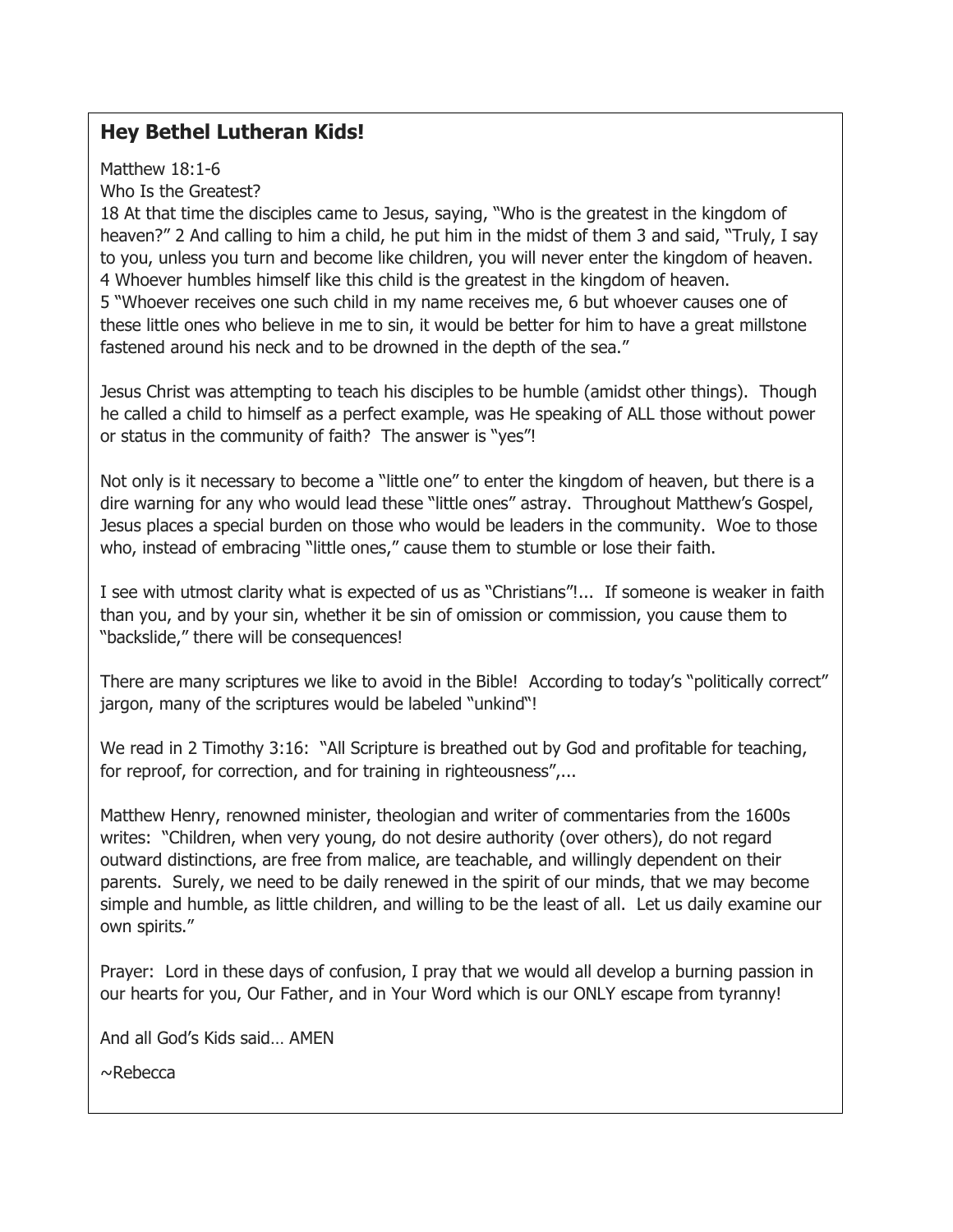### **Worship Assistant Schedule for June--Worship Service 9:00 am**

|                    | June 7, 2020                  | June 14, 2020 | June 21, 2020         | June 28, 2020 |  |  |  |
|--------------------|-------------------------------|---------------|-----------------------|---------------|--|--|--|
| <b>USHERS</b>      | Greg Carolus                  |               |                       |               |  |  |  |
| ORGANISTS/PIANISTS | Janet Mennen/Sharleen Hubbard |               |                       |               |  |  |  |
| <b>ALTAR GUILD</b> | Marilyn Ingalls               |               |                       |               |  |  |  |
| <b>LECTORS</b>     | Dan Frey                      | Julie Dudley  | Diane Buss            |               |  |  |  |
| <b>LITURGISTS</b>  | Dale Krohn                    | <b>WOV</b>    | <b>Bonnie Gerloff</b> |               |  |  |  |
| <b>ACOLYTES</b>    | Eliza Buss                    | Evan Palmer   | Gavin Bernard         | Corryn Mann   |  |  |  |
| <b>COMMUNION</b>   | Dale Krohn                    |               | Dale Krohn            |               |  |  |  |
| <b>ASSISTANTS</b>  | Kyle Rice                     |               | Kyle Rice             |               |  |  |  |

#### **May Summary of Attendance and Financial Contributions**

|                               | Attendance | Bene./Mission | Current     | Building Maint. |
|-------------------------------|------------|---------------|-------------|-----------------|
| Sunday, May 3                 | 22         | \$280.50      | \$3,089.50  | \$0.00          |
| Sunday, May 10                | 23         | \$118.50      | \$2,196.50  | \$0.00          |
| Sunday, May 17                | 21         | \$84.00       | \$2,006.00  | \$0.00          |
| Sunday, May 24                | 25         | \$222.60      | \$3,143.40  | \$0.00          |
| <b>January 1-May 25, 2020</b> |            | \$2,931.00    | \$38,559.30 | \$250.00        |

### **Organized Prayer for Bethel Families**

**Week of June 7** – Virgil Lindaman, Aaron & Angie Ellermann & family, Jay & Angi Herter & family

**Week of June 14 –** Ken & Ranae Knock & family, Ken & Karla Beckman & family, Bill & Irene Senne

**Week of June 21** – Jeff & Stacy Palmer & family, Allen & Rachael Redman & family

**Week of June 28** – Matt & Nora Stahlhut & family, Faye Tuitjer

## **June Birthdays**

- 3 Dale Krohn
- 5 Henry Gerloff
- 5 Sandi Shepard
- 6 Dave Hubbard
- 7 Lance Marlette
- 10 Jackie Hager
- 11 Merna Schrage
- 15 Dennis Ellermann
- 18 Bob Patterson
- 18 Pastor Kent Wallace
- 22 Natalie Spree
- 23 Bruce Simon
- 23 Nora (Mann) Balvanz
- 29 Mystica Harreld
- 29 Lindey Hedrick
- 29 Nancy Hemann

### **June Anniversaries**

- 8 Kory & Deb Walters (36)
- $11 -$  Kyle & Mary Rice (26)
- 16 Mark & Marilyn Buss (14)
- 17 Larry & Carol Chapman (53)
- 22 Terry & Janet Mennen (46)
- 23 Lane & Eisha Luhring (2)
- 24 Jay & Angi Herter (25)